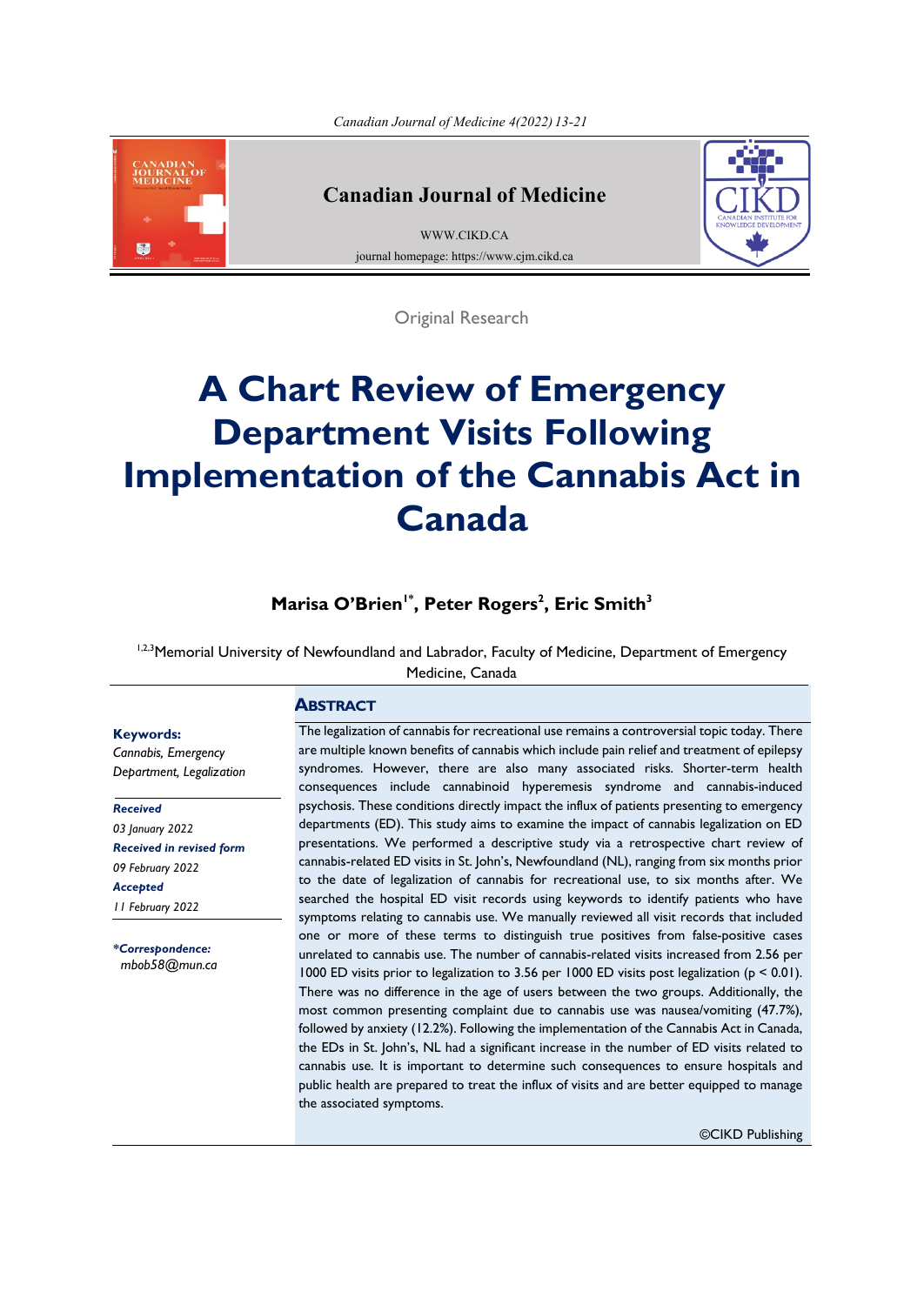#### <span id="page-1-0"></span>**Introduction**

The legalization of cannabis and its therapeutic value has been some of the more controversial topics in medicine throughout North America over the last two decades. Cannabidiol (CBD), a lipid substrate within cannabis, has been shown to have numerous therapeutic effects including alleviating chronic pain, treating epilepsy syndromes, and improving the appetite and body weight of both HIV/AIDS and chemotherapy patients [\[1](#page-7-0), [2\]](#page-7-0). These medical benefits helped lead to its legalization for medical purposes in many jurisdictions across North America throughout the early 2000's. At this time, there were extensive criteria to determine who qualified for medical cannabis. In Canada, the Medical Marijuana Purposes Regulations were introduced in 2014, making cannabis more accessible to those suffering from less severe medical conditions but could have their symptoms improved or treated with cannabis [\[3](#page-7-0)]. This was shortly followed by the legalization of cannabis for recreational use on October  $17<sup>th</sup>$ , 2018, with the passing of the Cannabis Act (C-45).

 The legalization of cannabis is controversial because although it has numerous potential health benefits, there are also potential health risks. One of the concerns with legalized cannabis is the high Δ9-tetrahydrocannabinol (THC) concentrations. THC is the primary psychoactive cannabinoid component responsible for the adverse effects associated with cannabis use [[1\]](#page-7-0). The cannabis being sold in stores today contain much higher amounts of THC, as potency has tripled since 1995 [[4\]](#page-7-0). Consequently, this may contribute to an influx of cannabis-related emergency department visits, as THC has been shown to have a dose-dependent effects on psychotic symptoms [[1, 5](#page-7-0)]. Inexperienced users who are not aware of the higher concentrations may take more than recommended leading to unwanted psychotic effects as well as hyperemesis. In addition to cannabis being an illicit psychoactive substance, numerous studies have shown adverse effects associated with cannabis. These effects can be acute or long-lasting. Some of the short-term health consequences include cannabis-induced psychosis and cannabinoid hyperemesis syndrome, a cyclic vomiting disorder resulting in intractable emesis, dehydration, and electrolyte abnormalities [\[1](#page-7-0), [6\]](#page-7-0). In severe cases, cannabinoid hyperemesis syndrome can lead to complications such as acute renal injury, esophageal injury, pneumomediastinum, and cardiac arrhythmias [\[6](#page-7-0)]. These conditions likely influence patients presenting to emergency departments. Additionally, cannabis use before the age of 15 has been correlated with the development of schizophrenia in early adulthood  $[1,7]$  $[1,7]$ . With these risks and adverse effects considered, it could be argued there should be strict regulations and policies surrounding the legalization of recreational cannabis.

 The novelty of cannabis legalization means there is little knowledge about the impacts it will have on the healthcare system and how it will affect Canada's public health. Therefore, it is important to determine such consequences to ensure hospitals and public health are prepared to treat the increase of emergency department visits and are better equipped to manage the associated symptoms. Several news articles have reported hospitals across Canada, including those in Calgary and Ottawa, have seen an increase in emergency department visits and hospitalizations following the legalization of non-medical cannabis; however, there have been limited studies published to confirm these reports [[8,](#page-7-0) [9](#page-7-0)]. Therefore, it is critical that research is done to determine how cannabis use has been affecting our hospitals, as increases in both intentional and unintentional exposures are expected. It is also important to collect such data for the initiation of education and public awareness of cannabis use for both adolescents and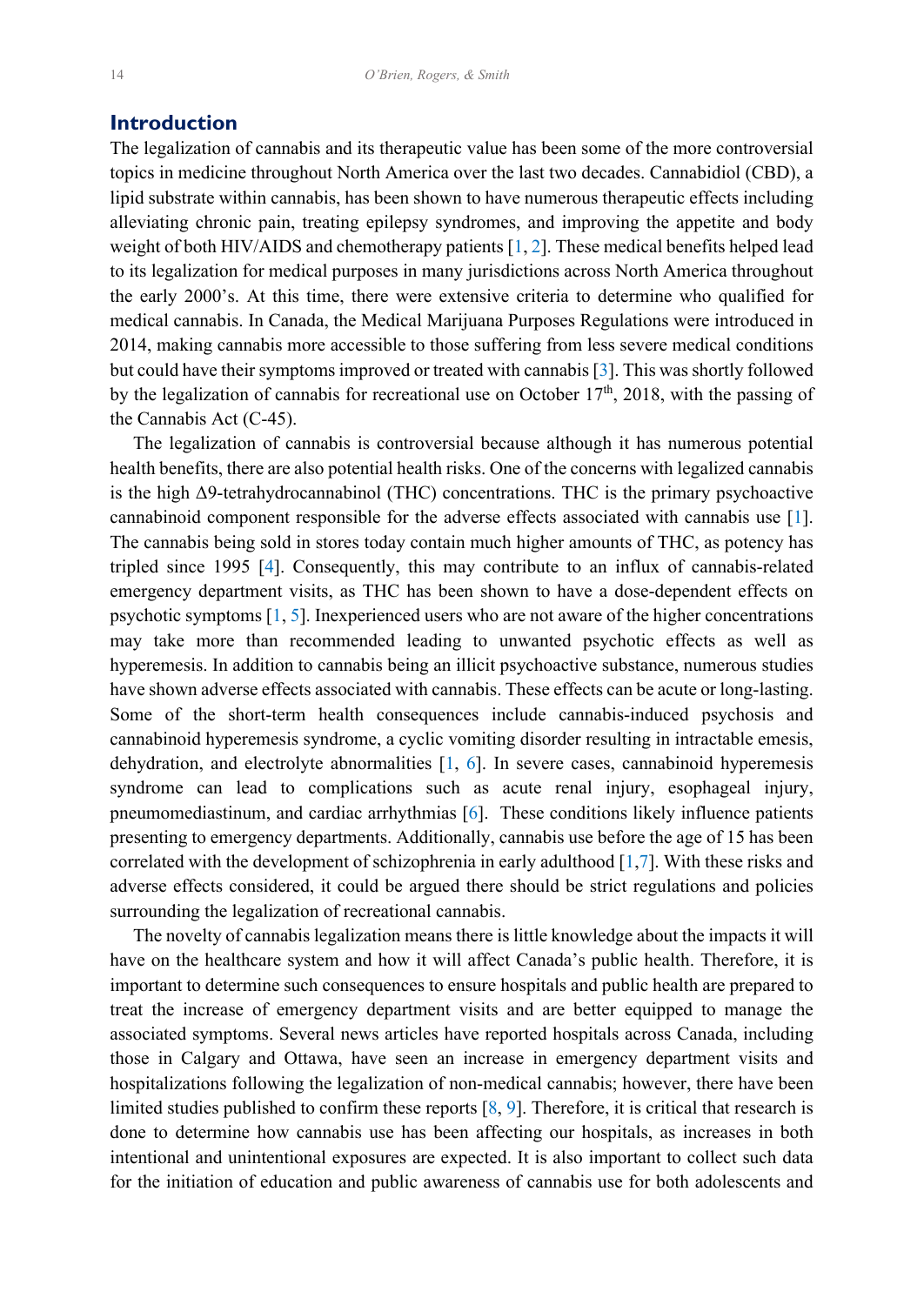adults. Thus, this study aims to determine if there was a change in the number of cannabisrelated Emergency Department (ED) visits after the implementation of the Cannabis Act in Canada. This article was previously accepted for a poster presentation at the Canadian Association of Emergency Physicians 2020 conference, and subsequently, the abstract was published in the Canadian Journal of Emergency Medicine.

## **Methodology**

We performed a descriptive study via a retrospective chart review of cannabis-related ED visits in St. John's, NL, to compare the number of ED visits relating to cannabis use six months prior to the date of legalization of cannabis for recreational use, April  $16<sup>th</sup>$  to October  $16<sup>th</sup>$ , 2018, to six months after, October 17<sup>th</sup>, 2018, to April 17<sup>th</sup>, 2019. Data was collected from both the Health Science Centre and St. Clare's Mercy Hospital Emergency Departments, the only two adult tertiary care hospitals in the province's capital. These emergency departments serve a catchment area of 200,000 with a total number of 55,792 and 38,339 ED visits during the study time period at each hospital, respectively. As a result, this study was limited to individuals  $\geq 18$ years of age. We searched the emergency department visit records using keywords to identify patients who have symptoms relating to cannabis use. The 20 search terms identified were; cannabis, marijuana, hyperemesis, emesis, nausea, vomiting, gastro, gastroenteritis, psychosis, decreased level of consciousness (LOC), altered LOC, intoxication, confusion, edible, inhalation, synthetics, co-ingestion, ingestion, drug abuse, and substance abuse. We manually reviewed all visit records from the electronic health record system, Meditech, that included one or more of these terms to distinguish true positives from false-positive cases, visits unrelated to cannabis use, determined by the diagnosis and impression and plan section on the chart. This produced a total of 1485 charts in the before group and 1752 in the after group with 123 found to be true positives in the before group and 164 in the after group. The data collected from the charts included patient age, gender, date of visit, presenting complaint, cannabis use prior, or first time use if available, method of ingestion, co-morbidities, length of stay, outcome specifically if they were admitted, transferred, or discharged, and their diagnosis. The statistical software IBM SPSS Statistics for Windows, Version 27.0. Armonk, NY: IBM Corp and the Excel application for Windows (Microsoft, Mississauga, ON) were used to analyze the data. The rate of ED visits was analysed using a t-Test: Two-Sample Assuming Unequal Variances. Ethics approval for this study was approved by The Newfoundland and Labrador Health Research Ethics Board on April  $5<sup>th</sup>$ , 2019. The reference number is 2019.053 and the research porter file number is 20192930.

## **Results**

A total of 287 charts were included in the study; 123 of the 48, 050 ED visits six months prior to legalization of recreational cannabis use were related to cannabis use, and 164 of the 46, 081 ED visits six months after legalization were related to cannabis use. A significant increase in emergency department presentations related to cannabis use following the legalization of recreational cannabis was seen  $(p < 0.01)$ . The overall rate of cannabis-related visits increased from 2.56 per 1000 emergency department visits prior to legalization to 3.56 per 1000 emergency department visits post-legalization of cannabis for recreational use. There was no difference in the age of users pre- and post-legalization of recreational cannabis use as the mean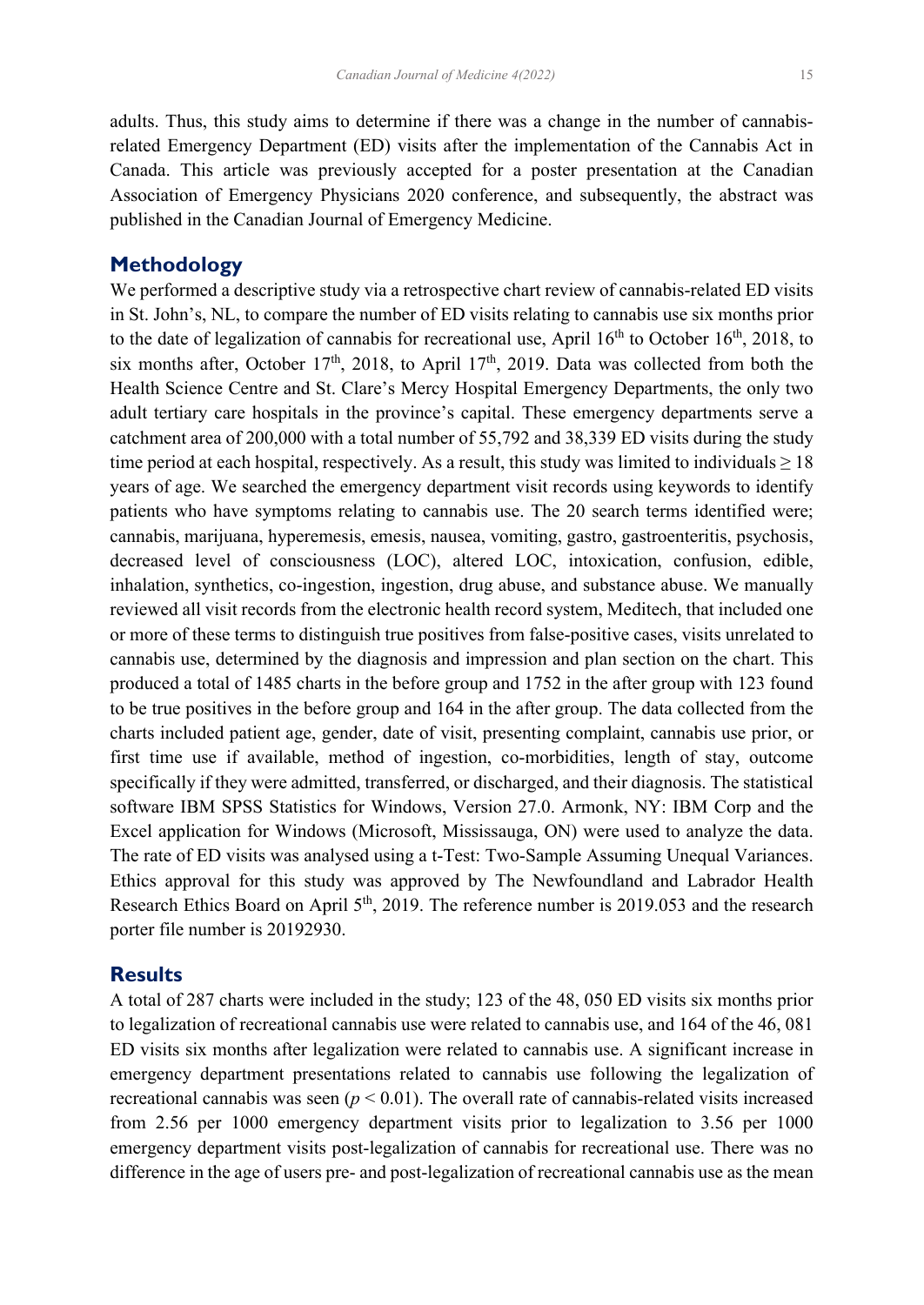age was 29 for both groups, and 57% of subjects were male (Table 1). Additionally, the number one presenting complaint, determined by the dominant complaint on the triage record, associated with cannabis-related visits was nausea/vomiting (47.7%), followed by anxiety (12.2%) and overdose (11.1%) (Table 2). Although most patients were discharged home, it is important to note 4% of patients were admitted to hospital while 11% were transferred to the Psychiatric Assessment Unit (Table 3).

 While not every chart had recorded if the individual was a previous user, 2% of individuals reported it was their first-time use in the before group; this number did not increase after legalization as only 2% reported it was their first exposure to cannabis [\(Table 4\)](#page-4-0). Furthermore, an important factor in emergency department preparedness for the increase in visits due to cannabis use is the amount of time an individual spent in the ED. The median length of stay in the before and after groups were 3.5 and 4 hours, respectively [\(Figure 1\)](#page-4-0). **Table 1**. Patient demographics.

|           | <b>Before</b> | After          |
|-----------|---------------|----------------|
| Gender    |               |                |
| Female    | 54            | 70             |
| Male      | 69            | 94             |
| Age       |               |                |
| Under 20  | 16            | 23             |
| $20 - 29$ | 62            | 93             |
| $30 - 39$ | 21            | 23             |
| $40 - 49$ | 6             | 12             |
| $50 - 59$ | 13            | 11             |
| $60 - 69$ | 2             | $\overline{c}$ |
| $70 - 79$ | 3             | $\mathbf{0}$   |

**Table 2.** Frequency of presenting complaints commonly associated with cannabis-related emergency department visits within the study population.

| <b>Presenting Complaint</b>    |       |         |
|--------------------------------|-------|---------|
| Altered Level of Consciousness | 7.0   | $2.4\%$ |
| Anxiety                        | 35.0  | 12.2%   |
| <b>Bizarre Behavior</b>        | 9.0   | $3.1\%$ |
| <b>Chest Pain</b>              | 1.0   | $0.3\%$ |
| Confusion                      | 3.0   | $1.0\%$ |
| <b>ETOH</b>                    | 21.0  | 7.3%    |
| Hallucinations                 | 5.0   | $1.7\%$ |
| Ingestion                      | 7.0   | $2.4\%$ |
| Intoxication                   | 4.0   | $1.4\%$ |
| Medical Clearance              | 1.0   | $0.3\%$ |
| Nausea/Vomiting                | 137.0 | 47.7%   |
| Overdose                       | 32.0  | 11.1%   |
| <b>Suicidal Ideations</b>      | 14.0  | $4.9\%$ |
| Substance Misuse               | 11.0  | $3.8\%$ |
| <b>Total</b>                   | 287   | 100%    |

|  |  | <b>Table 3.</b> Disposition from the emergency department |
|--|--|-----------------------------------------------------------|
|  |  |                                                           |

|                             | <b>Before</b> | After | Total | Percentage |
|-----------------------------|---------------|-------|-------|------------|
| Admitted                    |               |       |       | 4%         |
| Discharged                  | 92            | 122   | 214   | 75%        |
| Psychiatric Assessment Unit | 18            |       | 33    | 11%        |
| Patient Left                | O             | 18    | 26    | 9%         |
| Not specified               |               |       |       | $1\%$      |
| Total                       | 123           | 164   | 287   | 100%       |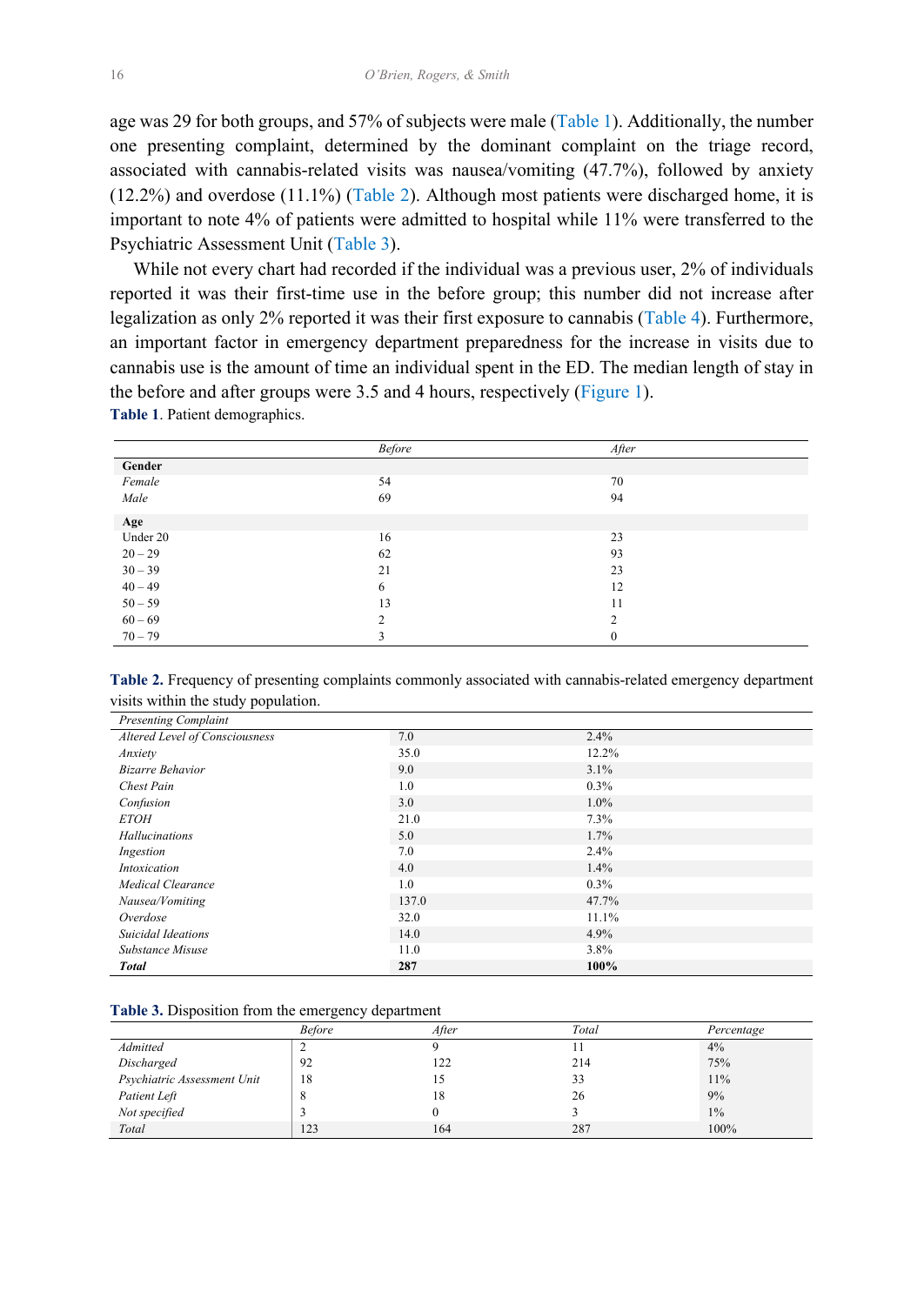<span id="page-4-0"></span>

| <b>Table 4.</b> Number of disclosed first-time cannabis users. |  |  |  |  |  |  |  |
|----------------------------------------------------------------|--|--|--|--|--|--|--|
|----------------------------------------------------------------|--|--|--|--|--|--|--|

|               | $\sim$ $\sim$<br>$\cdots$<br>Prior'<br>Cannabis C<br>Use | $\sim$ $\sim$<br>First<br>$\sim$ $\sim$<br>1 <sub>me</sub><br>Jser | <i>Jnknown</i> | Total            |
|---------------|----------------------------------------------------------|--------------------------------------------------------------------|----------------|------------------|
| <b>Before</b> |                                                          |                                                                    |                | $\sim$<br>$\sim$ |
| After         | $\sqrt{1}$                                               |                                                                    | ∼              | 164              |

**Figure 1.** Comparison of the length of stay (Hours) in the emergency department per visit before and after legalization of recreational cannabis use.



## **Discussion**

Following the implementation of the Cannabis Act in Canada in 2018, emergency departments in St. John's, NL had a significant increase in the number of visits related to cannabis use. The burden of cannabis use on hospital visits is important to ensure hospitals are prepared to treat the influx of visits and are better equipped to manage the acute cannabis-induced health conditions such as hyperemesis and psychiatric presentations. Anxiety was the second most common presenting complaint, followed by nausea/vomiting. 11% of cannabis-related visits required transfer to the Psychiatric Assessment Unit, suggesting a potential need for an increased number of mental health nurses in emergency departments. Additionally, the median length of stay in the ED was 3.5 and 4 hours for the before and after groups, respectively. This is slightly longer than the median length of stay per ED visit across Canada which was reported as 3.2 hours for the 2018-2019 fiscal year in the Canadian Institute for Health Information annual report [\[10](#page-7-0)]. The impact of non-medical cannabis use highlights the need for public awareness and education regarding the associated health concerns as well, as the 2019 Canadian Cannabis Survey stated 24% of respondents said they had not noticed any public health and safety messages or education campaigns following the implementation of the Cannabis Act. Additionally, only 36% of individuals said their knowledge of the harms associated with cannabis use had increased following the legalization of non-medical cannabis use [[11\]](#page-7-0).

 There is limited research in the area of cannabis legalization burden currently, as recreational legalization only began in 2014. However, previous studies have also shown a significant impact on the emergency departments in those states for which cannabis is legal. Colorado was the first jurisdiction in North America to legalize recreational cannabis use [\[12](#page-7-0)]. A study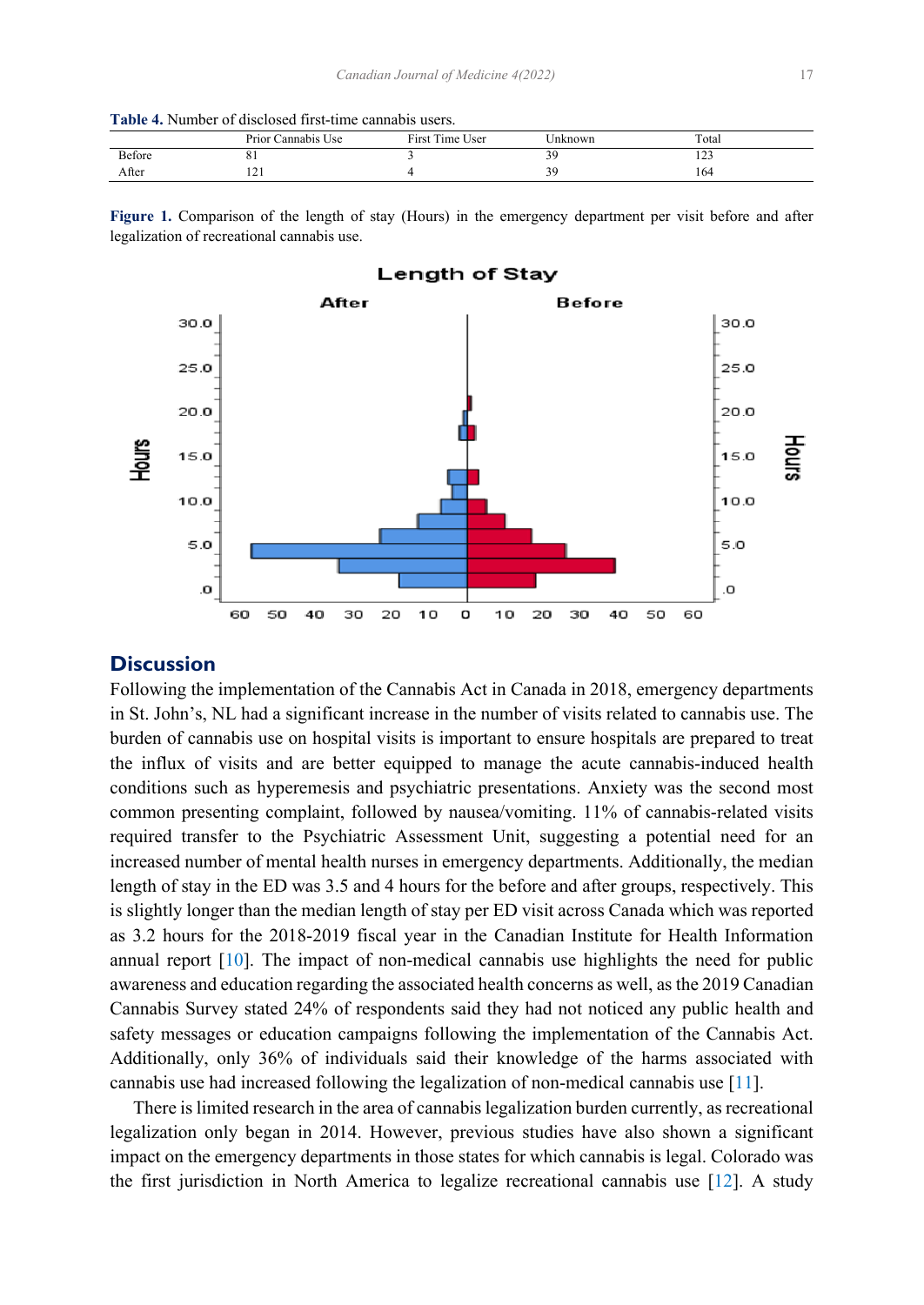<span id="page-5-0"></span>conducted in Colorado found that the hospitalization rates with marijuana-related billing codes increased from 274 per 100 000 hospitalizations prior to legalization, to 593 per 100 000, after the state legalization of recreational marijuana [[13](#page-7-0)]. Similar trends were seen by the Regional Poison Centre (RPC) of Colorado. Following the legalization of cannabis for medical purposes, the number of calls the RPC received related to cannabis use was almost doubled compared to the number prior to legalization. Subsequently, following the legalization of cannabis for recreational use, the number of calls to the RPC increased by another 79.7% [\[13](#page-7-0)]. Additionally, ED visits for mental illnesses associated with marijuana-related billing codes were also increased by five-fold compared to the prevalence of mental illnesses with no association to marijuana use [[13\]](#page-7-0).

 The consequences of cannabis legalization are not only seen in the adult population, but similar trends have been observed in adolescents. A study in Colorado found the annual rates of emergency department and urgent care visits in the age category of 13 to 21 years old increased from 1.8 per 1000 visits to 4.9 per 1000 visits from 2005 – 2015. The largest changes were noted in the years directly following the legalization of medical marijuana and recreational marijuana [\[14](#page-8-0)]. Additionally, Canadian news articles have commented on the increase of cannabis use among adolescents, which has now surpassed alcohol for hospitalizations due to harm caused by substance use among youth [\[15](#page-8-0)]. Legalization has also impacted pediatric emergency departments mostly due to accidental ingestion. Increased availability, unsecured edible products, and exposure to second-hand cannabis smoke are all consequences of legalization resulting in an increase in child cannabis toxicity [[16\]](#page-8-0). A nation-wide study in the United States documented that children's exposure rates to cannabis have increased by 148% from 2006 to 2013. Additionally, in states that legalized cannabis for medical purposes, the rates increased by 610% [[17\]](#page-8-0).

 There are many potential reasons for the increase in ED visits, including easier access to cannabis following the opening of cannabis retail stores. Additionally, the higher concentrations of THC sold in stores today may contribute to an increase in adverse effects associated with cannabis use [[4\]](#page-7-0). As well, the increase in ED visits may be a result of the increase in nonmedical cannabis use amongst Canadians in 2019 compared to previous years as seen in the 2019 Canadian Cannabis Survey. Another belief is the decrease in stigma surrounding cannabis use may have led to higher reporting rates as respondents to the 2019 Canadian Cannabis Survey voted cannabis use more socially acceptable, and 34% said they are more willing to disclose cannabis use now that it is legal [\[11](#page-7-0)]. Finally, another prediction from Emergency Medicine physicians in Colorado suggested that following the legalization of recreational cannabis use, there would be an increase in first-time users, and those inexperienced users would contribute to a large portion of ED visits following legalization; however, this was not demonstrated in our study as we did not see an increase in the number of first-time users in the after group [[18\]](#page-8-0). Although we found legalization resulted in an increase in the number of cannabis-related emergency department visits, the use of cannabis for medical purposes may be relieving healthcare burdens in other areas including less opioid-related hospitalizations and overdoses. One study proved legalization of marijuana to be beneficial for opioid users. A significant reduction was observed in opioid-related hospital admissions, opioid pain relief overdoses, and overdose mortality rates [[19](#page-8-0)]. Therefore, further studies are needed to compare the overall effect of the implementation of the Cannabis Act on Canada's healthcare system.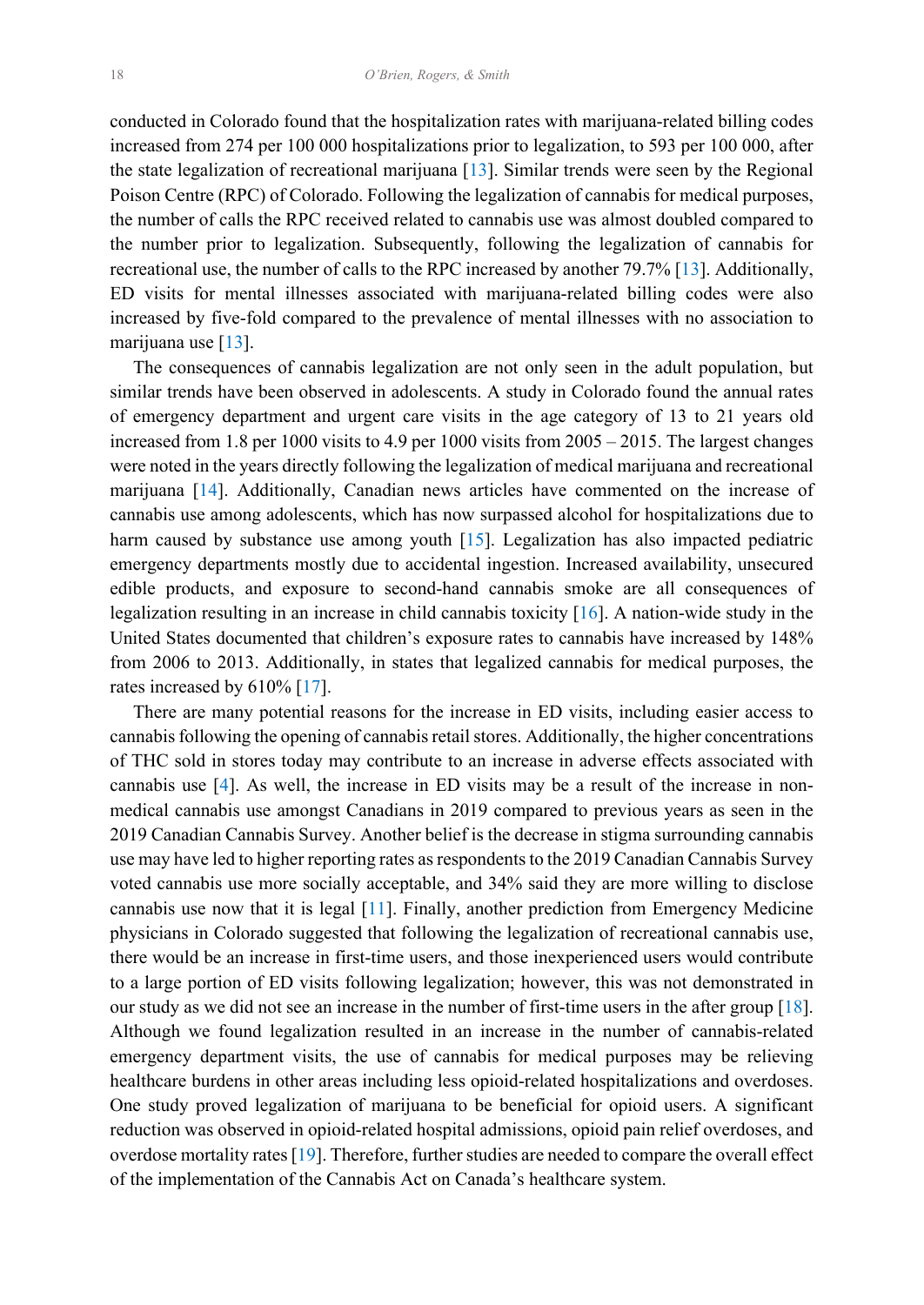There were several potential limitations to this study. The number of ED visits before and after legalization was compared using a two-way T-test; thus, there is an assumption that visits in the two groups are unrelated, and each chart was treated as an independent visit. Additionally, the diagnosis of cannabis use was concluded by history alone; therefore, there is an assumption that the primary complaint of the ED presentation was related to cannabis use alone. Consequently, some medical professionals may not ask specifically about cannabis use; therefore, the number of true visits related to cannabis use may differ. Medical marijuana was approved in Canada in 2001; therefore, both the before and after groups may contain patients who have medical prescriptions for cannabis. The patient charts did not specify if the cannabis used was for medical purposes; therefore, this is a limitation to include when assessing the use of cannabis before vs. after legalization of recreational cannabis use. Additional study limitations include the charts reviewed were restricted to adult urban emergency departments; therefore, dedicated pediatric and regional/rural centers are not represented. Lastly, the time frame of six months before and six months after the implementation of the cannabis act does not account for seasonal variation in the number of ED visits.

## **Conclusion**

Our study supports the numerous news articles that have reported an increase in ED visits related to cannabis use following the legalization of recreational cannabis use and follows similar trends seen in the United States. The most frequent acute health conditions included nausea/vomiting and anxiety. The increase in ED visits could be related to several factors including increased potency of cannabis and increased access. Therefore, it may be important to increase public education on cannabis use, its acute health risks, and ensure hospitals are equipped to manage the influx of presentations and their specific needs. However, before revisiting the Cannabis Act, further studies need to be performed to assess the effects on cannabis use on a broader patient population as our study does not include pediatrics, as well as looking at the long-term effects of cannabis use we focused on the acute effects. Additionally, the benefits of cannabis legalization such as reduction in opioid use and related hospitalizations should be considered as well.

# **Declarations Acknowledgements**

I would like to thank Natasha Warford from Eastern Health for her contribution to the project by gathering charts from medical records. I would also like to thank Augustine Devasahayam from Memorial University of Newfoundland for his contribution to the project through statistical analysis of the data.

## **Disclosure Statement**

No potential conflict of interest was reported by the authors.

**Ethics Approval** Not applicable.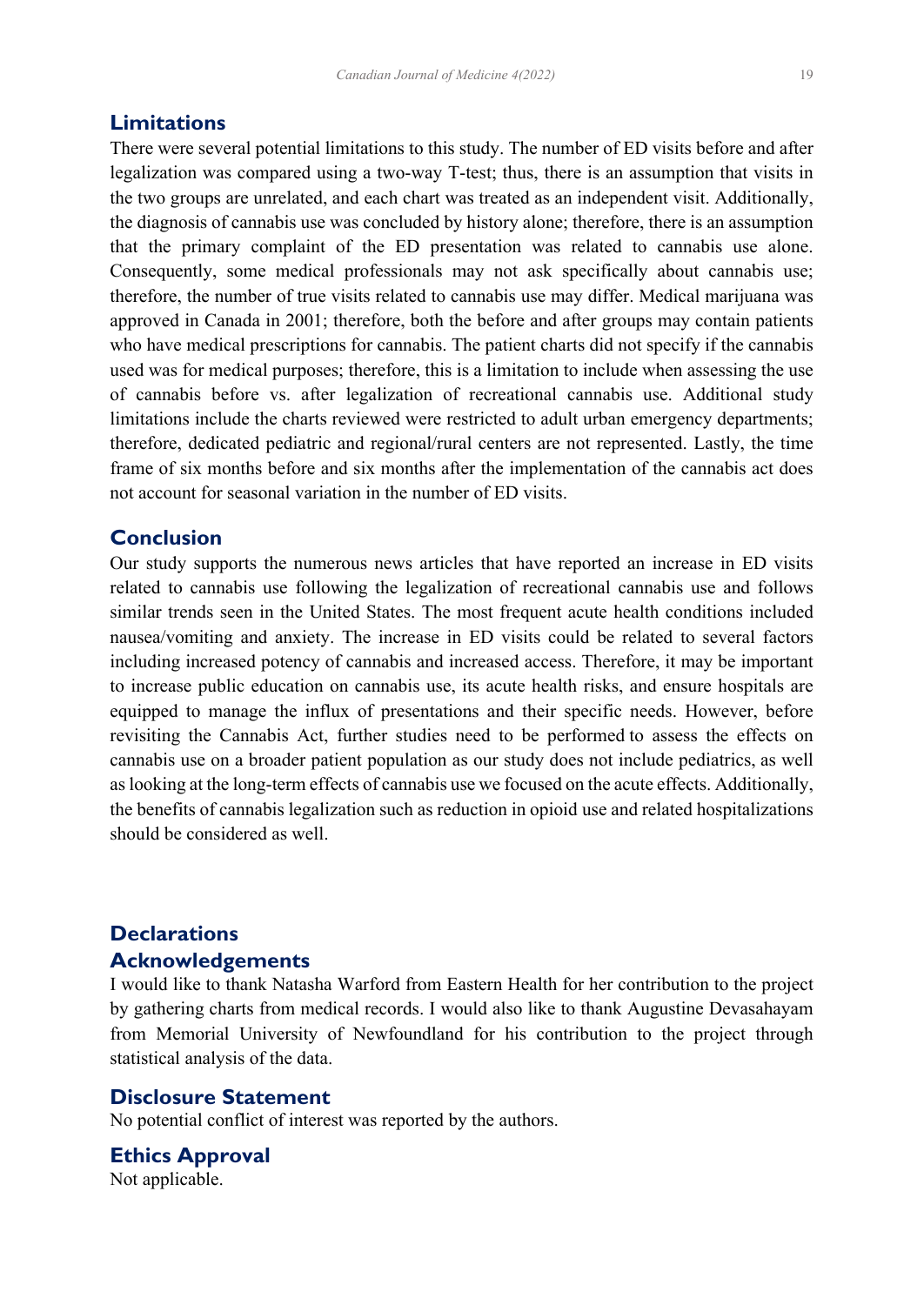## <span id="page-7-0"></span>**Funding Acknowledgements**

Not applicable.

# **Citation to this article**

O'Brien M, Rogers P, Smith E. A chart review of emergency department visits following implementation of the cannabis act in Canada. Canadian Journal of Medicine. 2022 Feb 11;4(1):13-21. doi: 10.33844/cjm.2022.6016

# **Rights and Permissions**



© 2022 Canadian Institute for Knowledge Development. All rights reserved.

Canadian Journal of Medicine is published by the Canadian Institute for Knowledge Development (CIKD). This is an open-access article under the terms of the [Creative Commons](https://creativecommons.org/licenses/by/4.0/)  [Attribution](https://creativecommons.org/licenses/by/4.0/) (CC BY) License, which permits use, distribution, and reproduction in any medium, provided the original work is properly cited.

#### **References**

- [\[1\]](#page-1-0) Lafaye G, Karila L, Blecha L, Benyamina A. Cannabis, cannabinoids, and health. Pharmacol Asp. 2017;309–17.
- [\[2\]](#page-1-0) Taylor T. American College of Physicians. Supporting research into the therapeutic role of marijuana. 2008.
- [\[3\]](#page-1-0) Henry B, Mcdonald R, Chan S, Chow E, Rowbottom L. Medical marijuana: A Canadian perspective. J Pain Manag. 2016;9(4):521–4.
- [\[4\]](#page-1-0) ElSohly MA, Mehmedic Z, Foster S, Gon C, Chandra S, Church JC. Changes in cannabis potency over the last 2 decades (1995-2014): Analysis of current data in the United States. Biol Psychiatry [Internet]. 2016;79(7):613–9. Available from: http://dx.doi.org/10.1016/j.biopsych.2016.01.004
- [\[5\]](#page-1-0) Murray RM, Englund A, Abi-dargham A, Lewis DA, Forti M Di, Davies C, et al. Cannabis-associated psychosis: Neural substrate and clinical impact. Neuropharmacology. 2017;124:89–104.
- [\[6\]](#page-1-0) Richards JR. Cannabinoid hyperemesis syndrome: Pathophysiology and treatment in the Emergency Department. J Emerg Med. 2018;54(3):354–63.
- [\[7\]](#page-1-0) Leadbeater BJ, Ames ME, Linden-carmichael AN. Age-varying effects of cannabis use frequency and disorder on symptoms of psychosis, depression and anxiety in adolescents and adults. Addiction. 2018;1–16.
- [\[8\]](#page-1-0) Pfeffer A. Cannabis-related hospitalizations highlight need for education, clinicians say. CBC News. 2019.
- [\[9\]](#page-1-0) Kaufmann B. Cannabis-related hospital visits spike since legalization: physicians. Calgary Herald. 2019.
- [\[10\]](#page-4-0) Canadian Institute for Health Information. NACRS Emergency Department (ED) Visits: Volumes and median length of stay by triage level, visit disposition, and main problem. 2021. Available from: https://www.cihi.ca/en/nacrs-emergencydepartment-ed-visits-volumes-and-median-length-of-stay-by-triage-level-visit
- [\[11\]](#page-4-0) Canadian Cannabis Survey 2019 Summary. 2019.
- [\[12\]](#page-4-0) Kapur A, Physicians E, Thompson M. Emergency physicians and public health experts call for tight regulations on cannabis edibles and concentrates. Can Med Assoc J. 2019;191(4):111–2.
- [\[13\]](#page-4-0) Wang GS, Hall K, Vigil D, Banerji S, Monte A, Vandyke M. Marijuana and acute health care contacts in Colorado. Prev Med (Baltim). 2018;104:24–30.
- [\[14\]](#page-5-0) Wang GS, D M, Davies SD, H MP, Halmo LS, D M, et al. Impact of Marijuana legalization in Colorado on adolescent emergency and urgent care visits. J Adolesc Heal. 2018;63(2):239–41.